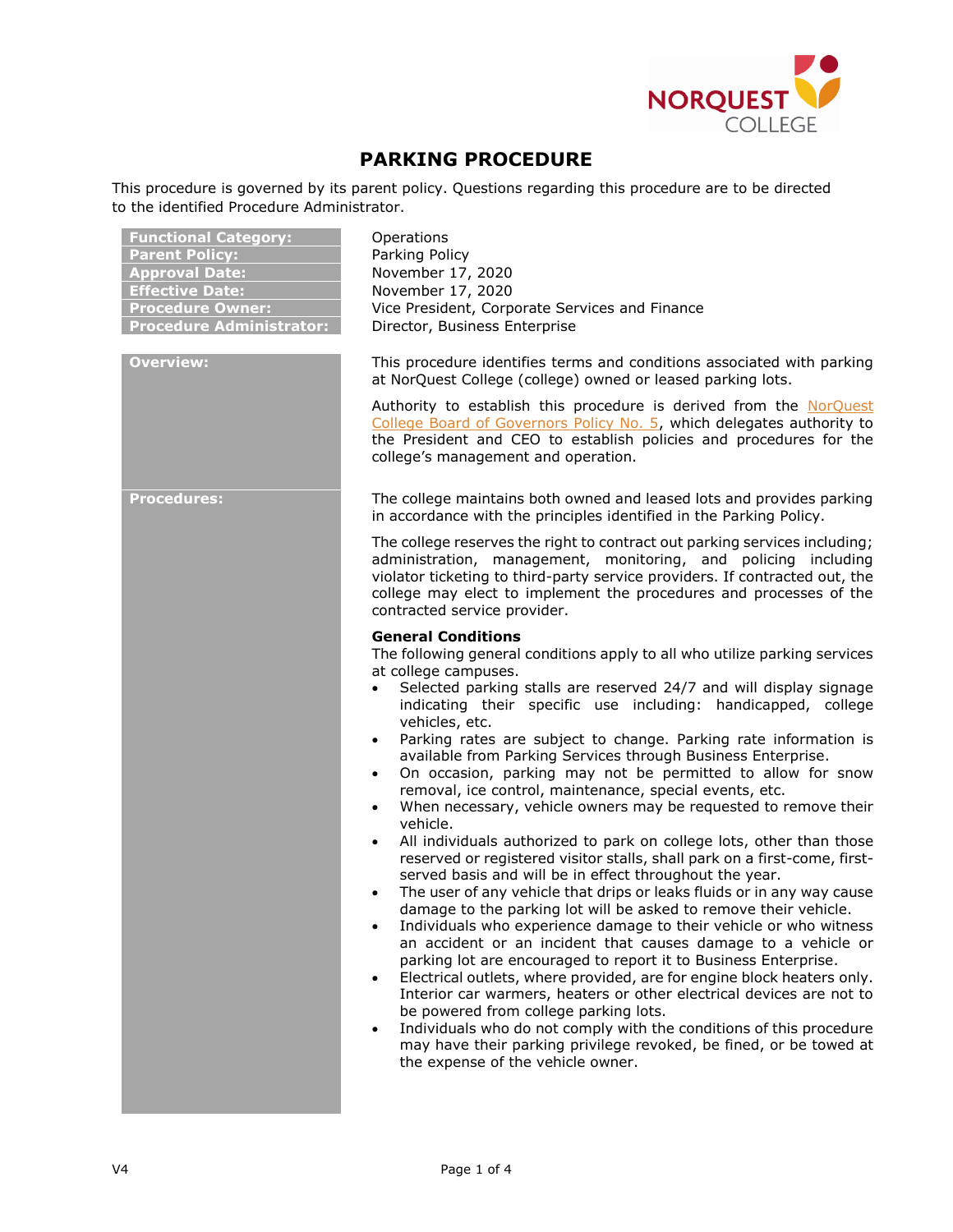

### **Monthly Parking**

- All individuals seeking monthly parking on college lots must apply for parking with Business Enterprise.
- Applicants who have been approved for parking will be provided with instructions on the parking process and how to finalize their parking and payment arrangements through a third -party provider.
- A monthly parking permit will be issued to those approved and registered for monthly parking. The parking permit must be placed in the vehicle as instructed, where it can easily be identified from the outside of the vehicle.
	- o Only the original parking permits shall be displayed. Parking permits must not be reproduced.
	- o Any vehicle not displaying a valid permit will be ticketed and/or towed. Any fines or fees for towing, storage , or releasing a vehicle, are the responsibility of the vehicle owner.
	- o Parking permits are not transferable and are intended only for registered persons and vehicles.
- A lost or stolen parking permit must be reported to Business Enterprise immediately. Instructions on obtaining a replacement permit will be provided by Business Enterprise.
- Individuals who have forgotten their parking permit must report to Business Enterprise immediately to temporarily register their vehicle. Temporary registration is for infrequent "emergencies only" and will not be provided to individuals who routinely forget their permit.
- Employees authorized to park on college lots who may be absent from work in excess of 30 days for medical reasons may make a request to Business Enterprise to have their parking fees stopped for the period they are away. Requests should be made as far in advance as possible.
	- o If approved, the individual must surrender their parking permit. Upon their return to work their parking privilege and parking permit will be reinstated.
- During a long absence, a temporary parking privilege may be issued to another person who is on the waiting list. Individuals who terminate their parking privilege for other than medical reasons and subsequently request parking will be required to reapply for parking.
- Business Enterprise maintains a waiting list when the demand for parking is greater than stall availability.
	- o When a parking stall becomes available, the first name on a list will be notified. If the first person declines the offer their name (at the person's discretion) will be either removed from the list or moved to the bottom of the list. The next individual will then be notified and the same actions will take place.

#### **Pay -for -the -Day Parking**

Pay-for-the-day-parking is subject to availability and restricted to specific locations. All individuals seeking pay -for -the -day parking must park in the "Daily" parking area and pay the required fee at the pay machines available at the parking lots.

#### **Parking at Urban & Regional Campuses and Learning Sites**

Parking at urban and regional campuses and learning sites will be managed on a site -by -site basis. Contact Business Enterprise for details.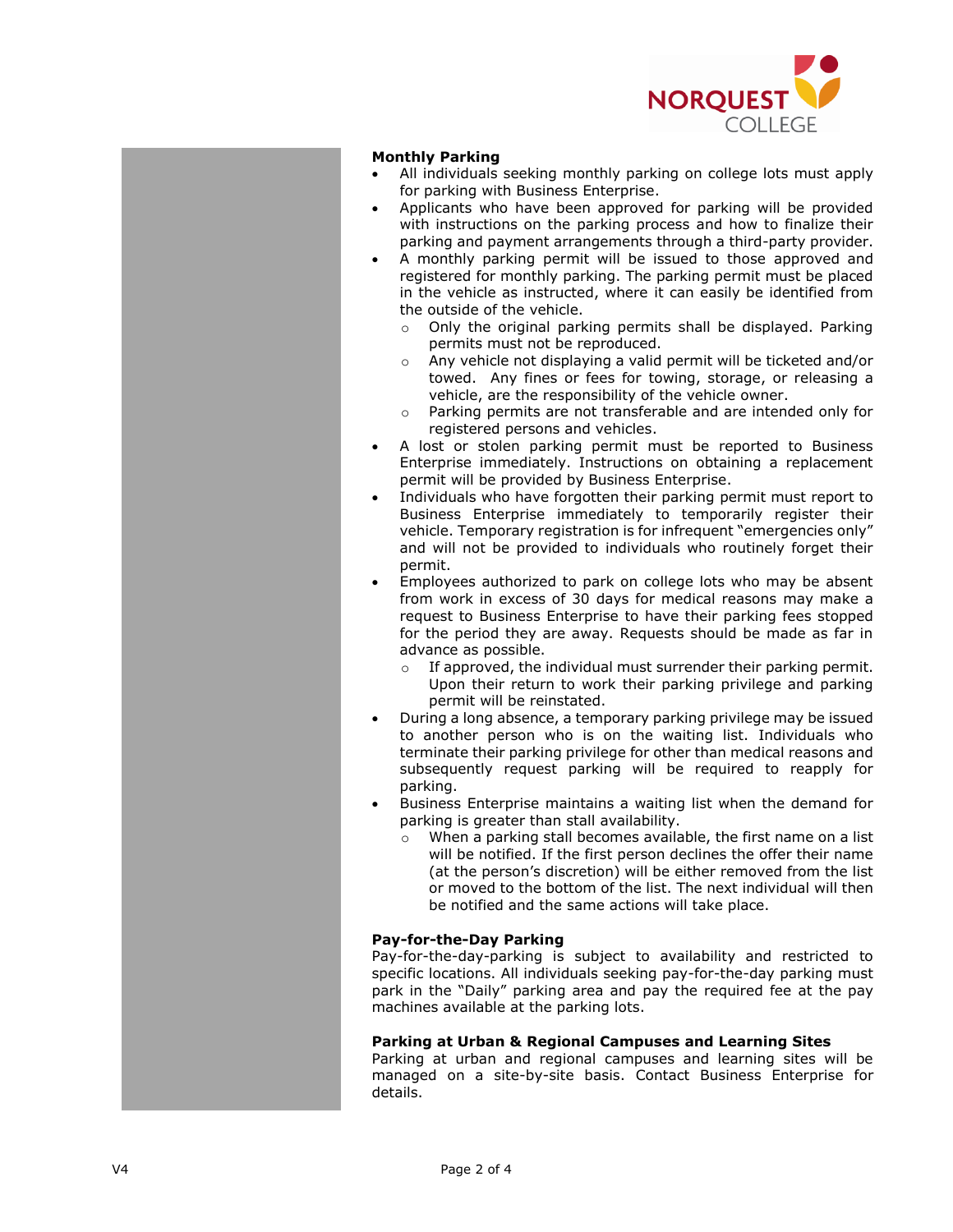

## **Parking for the Physically Disabled**

Parking for physically disabled, who have a valid handicap placard, will be treated as a priority. Arrangements can be made by contacting Business Enterprise.

#### **Parking for College Visitor**

Areas who require parking for a visitor may arrange for parking in advance. Employees who have expenditure authorization may send an email requesting parking to "Parking" with the name of the volunteer, license plate number, date and time parking is required. These requests must be done a minimum of 24 hours in advance and are subject to availability. Multiple requests will be handled on a first come first serve basis.

**Definitions: Authorized Physically Disabled**: is a physically disabled individual who is in possession of a valid handicapped permit issued by an Alberta Registry.

> **Contracted Service Provider**: a private sector service provider contracted to provide parking services on a fee-for-service basis.

> **Employee:** Includes a person who is engaged by NorQuest College to perform a service in accordance with existing terms and conditions of employment, employment contracts or collective agreements.

> **Level of Service:** refers to lots or stalls; with or without electrical outlets, on gravel or pavement surfaces, lot location or other designations.

> **Parking Fee**: refers to the dollar amount an individual is charged to park. Parking fees are calculated based on the parking rate.

> **Parking Permit:** an identifying device issued to authorized monthly parkers to identify a parker and vehicle information. Parking permits may be in the form of a decal, placard, tag or other methods. Parking permits may be bar-coded to electronically identify and record a parker and vehicle information.

> **Parking Privilege**: the authority given by the college to an employee, student, visitor or contractor to park on college owned or leased parking lots.

> **Parking Rate:** refers to the predetermined set amount to be charged to park on college owned/leased parking lots for a specific duration. The parking rate is set based on various factors such as market, level of service, location, frequency or other criteria.

> **Pay-for-the-Day Parking:** when available means pay for parking for a day.

> **Visitor:** individuals who are invited by the college for college business or to attend official college functions.

- NorQuest/Impark Parking Authorization Form for NorQuest Staff (please contact Business Enterprise for details)
- NorQuest/Impark Parking Authorization Form for NorQuest College Student (please contact Facilities for details)

**Related NorQuest College Information:**